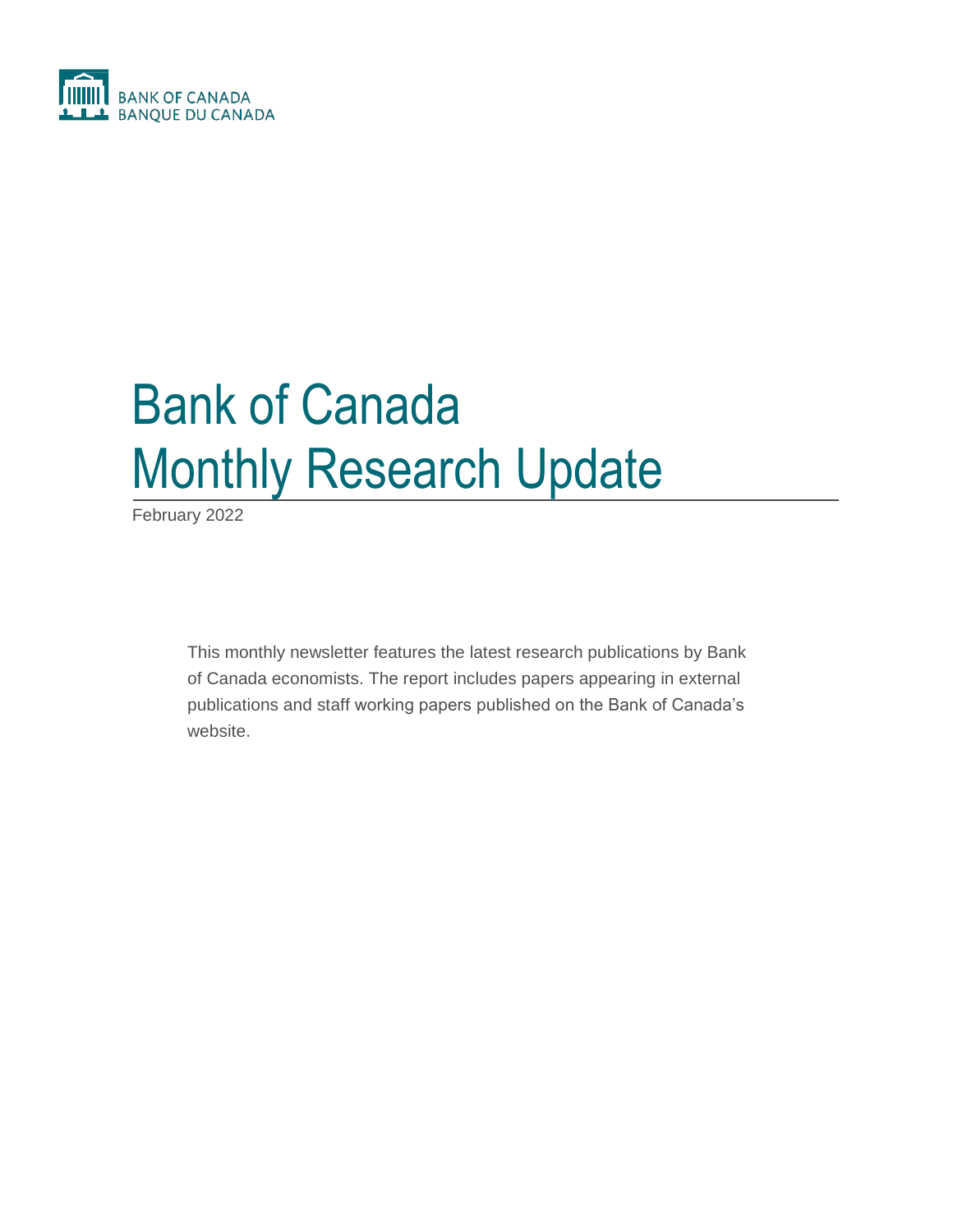1

# **PUBLISHED PAPERS**

## **Forthcoming**

- Jonathan Chiu, ["Book Review of "Blockchain Technologies,](https://pubs.aeaweb.org/doi/pdfplus/10.1257/jel.60.1.279)  [Applications and Cryptocurrencies: Current Practice and Future](https://pubs.aeaweb.org/doi/pdfplus/10.1257/jel.60.1.279)  [Trends"",](https://pubs.aeaweb.org/doi/pdfplus/10.1257/jel.60.1.279) Journal of Economic Literature
- Kerem Tuzcuoglu, ["Composite Likelihood Estimation of an](https://www.tandfonline.com/doi/full/10.1080/07350015.2022.2044829)  [Autoregressive Panel Ordered Probit Model with Random](https://www.tandfonline.com/doi/full/10.1080/07350015.2022.2044829)  [Effects",](https://www.tandfonline.com/doi/full/10.1080/07350015.2022.2044829) Journal of Business & Economic Statistics

## **STAFF WORKING PAPERS**

- Xing Guo & Pablo Ottonello & Diego Perez, ["Monetary Policy and](https://www.bankofcanada.ca/2022/02/staff-working-paper-2022-6/)  [Redistribution in Open Economies",](https://www.bankofcanada.ca/2022/02/staff-working-paper-2022-6/) Bank of Canada Staff Working Paper 2022-6
- Christian Friedrich & Peter Selcuk, ["The Impact of Globalization and](https://www.bankofcanada.ca/2022/02/staff-working-paper-2022-7/)  [Digitalization on the Phillips Curve",](https://www.bankofcanada.ca/2022/02/staff-working-paper-2022-7/) Bank of Canada Staff Working Paper 2022-7

# **STAFF DISCUSSION PAPERS**

- Felipe Alves & Christian Bustamante & Xing Guo & Katya Kartashova & Soyoung Lee & Thomas Michael Pugh & Kurt See & Yaz Terajima & Alexander Ueberfeldt, ["Heterogeneity and Monetary](https://www.bankofcanada.ca/2022/02/staff-discussion-paper-2022-2/)  [Policy: A Thematic Review",](https://www.bankofcanada.ca/2022/02/staff-discussion-paper-2022-2/) Bank of Canada Staff Discussion Paper 2022-2
- Francisco Rivadeneyra & Nellie Zhang, ["Payment Coordination and](https://www.bankofcanada.ca/2022/02/staff-discussion-paper-2022-3/)  [Liquidity Efficiency in the New Canadian Wholesale Payments](https://www.bankofcanada.ca/2022/02/staff-discussion-paper-2022-3/)  [System",](https://www.bankofcanada.ca/2022/02/staff-discussion-paper-2022-3/) Bank of Canada Staff Discussion Paper 2022-3
- Joel Wagner & Tudor Schlanger & Yang Zhang, ["A Horse Race of](https://www.bankofcanada.ca/2022/02/staff-discussion-paper-2022-4/)  [Alternative Monetary Policy Regimes Under Bounded Rationality",](https://www.bankofcanada.ca/2022/02/staff-discussion-paper-2022-4/) Bank of Canada Staff Discussion Paper 2022-4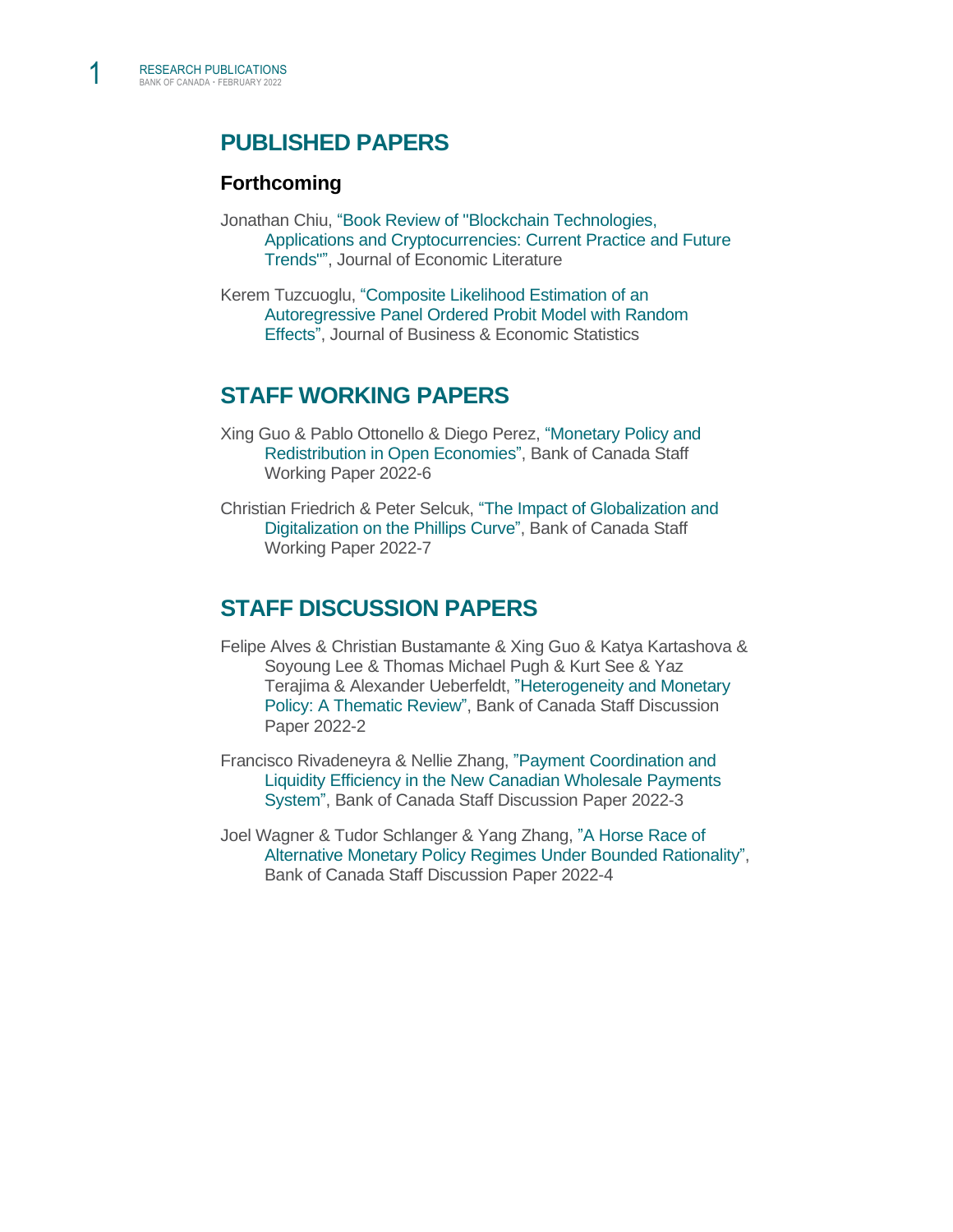# **ABSTRACTS**

*[Book Review of "Blockchain Technologies, Applications and](https://pubs.aeaweb.org/doi/pdfplus/10.1257/jel.60.1.279)  [Cryptocurrencies: Current Practice and Future Trends"](https://pubs.aeaweb.org/doi/pdfplus/10.1257/jel.60.1.279)*

### *[Composite Likelihood Estimation of an Autoregressive Panel](https://www.tandfonline.com/doi/full/10.1080/07350015.2022.2044829)  [Ordered Probit Model with Random Effects](https://www.tandfonline.com/doi/full/10.1080/07350015.2022.2044829)*

Modeling and estimating autocorrelated discrete data can be challenging. In this paper, we use an autoregressive panel ordered probit model where the serial correlation in the discrete variable is driven by the autocorrelation in the latent variable. In such a nonlinear model, the presence of a lagged latent variable results in an intractable likelihood containing high-dimensional integrals. To tackle this problem, we use composite likelihoods that involve a much lower order of integration. However, parameter identification might potentially become problematic since the information employed in lower dimensional distributions may not be rich enough for identification. Therefore, we characterize types of composite likelihoods that are valid for this model and study conditions under which the parameters can be identified. Moreover, we provide consistency and asymptotic normality results for two different composite likelihood estimators and conduct Monte Carlo studies to assess their finite-sample performances. Finally, we apply our method to analyze corporate bond ratings.

#### *[Monetary Policy and Redistribution in Open Economies](https://www.bankofcanada.ca/2022/02/staff-working-paper-2022-6/)*

This paper examines how monetary policy affects the asymmetric effects of globalization. We build an open-economy heterogeneousagent New Keynesian model (HANK) in which households differ in their income, wealth, and real and financial integration with international markets. We use the model to reassess classic questions in international macroeconomics, but from a distributional perspective: What are the effects of monetary policy and external shocks in open economies? And how do alternative exchange-rate regimes compare? Our analysis yields two main takeaways. First, heterogeneity in households' international integration is a central dimension that drives the inequality in the consumption responses to external shocks more so than do income and wealth. Second, households' heterogeneity reveals the presence of a stabilizationinequality trade-off for the conduct of monetary policy in open economies, with fixed exchange-rate regimes leading to amplified but less unequal consumption responses to external shocks.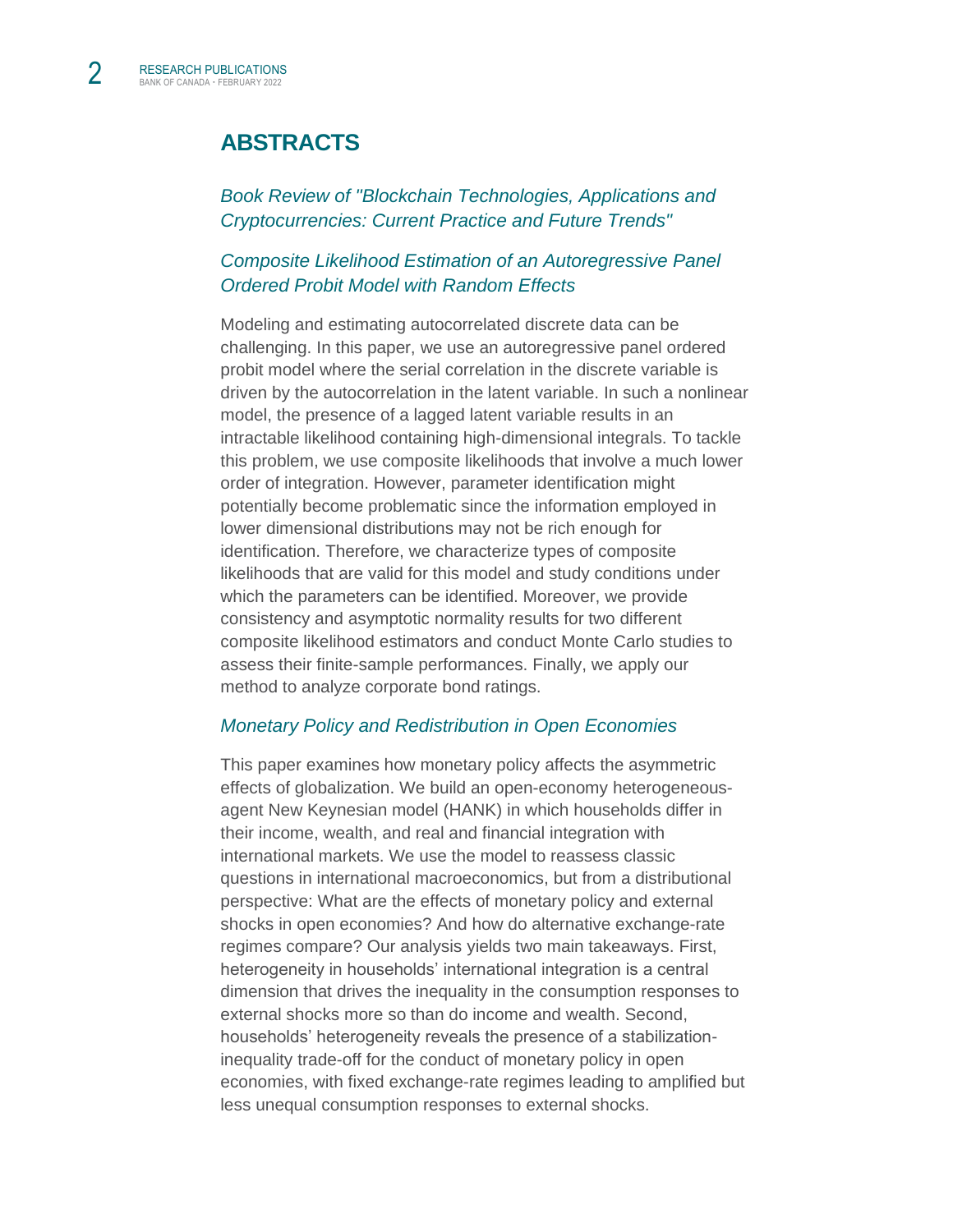3

## *[The Impact of Globalization and Digitalization on the Phillips](https://www.bankofcanada.ca/2022/02/staff-working-paper-2022-7/)  [Curve](https://www.bankofcanada.ca/2022/02/staff-working-paper-2022-7/)*

In this paper, we examine the impact of globalization and digitalization on the Phillips curve in a sample of 18 advanced economies over two decades. Using industry-level data from the World and EU KLEMS databases, we first estimate country-industryspecific Phillips curves for each decade by relating the growth rate of output prices to lagged inflation and an employment gap. We then assess the relative impact of globalization and digitalization on the slope coefficients of these Phillips curves, which represent the sensitivity of inflation to economic slack. We measure globalization by increases in trade and financial integration and digitalization by the use of industrial robots as a share of a country's population. We find that globalization significantly reduces the slope of the Phillips curve, while digitalization has the opposite effect. We also find some evidence that globalization decreases the intercept of the Phillips curve and that digitalization increases it. Evidence for the impact of both trends on employment is less conclusive. When investigating the associated transmission channels for both trends in the context of our slope analysis, we find that the negative impact of globalization on the slope coefficient of the Phillips curve is muted in industries that experience a high growth rate of total factor productivity and that the positive impact of digitalization is muted in industries that have seen high investments in IT capital in the past.

#### *[Heterogeneity and Monetary Policy: A Thematic Review](https://www.bankofcanada.ca/2022/02/staff-discussion-paper-2022-2/)*

The heterogeneity of businesses and households impacts aggregate economic fluctuations and, in turn, is shaped by aggregate fluctuations. This view has emerged over the last decade with strong implications for the transmission and conduct of monetary policy. Our thematic review focuses on key aspects of this new theory as well as its underlying assumptions. We place the insights in a Canadian context using relevant microeconomic and macroeconomic data.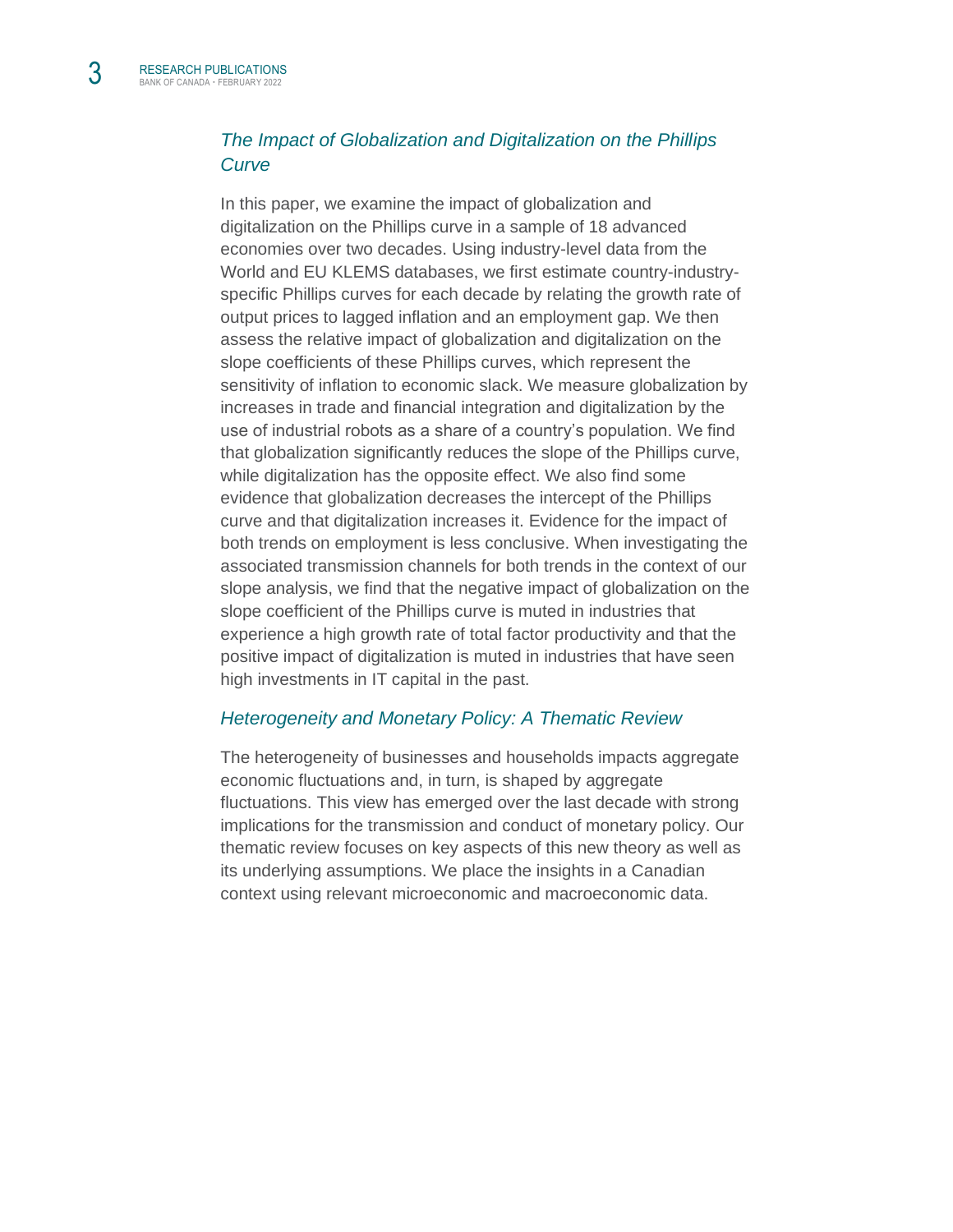## *[Payment Coordination and Liquidity Efficiency in the New](https://www.bankofcanada.ca/2022/02/staff-discussion-paper-2022-3/)  [Canadian Wholesale Payments System](https://www.bankofcanada.ca/2022/02/staff-discussion-paper-2022-3/)*

A new wholesale payments system will launch in Canada in 2021. This real-time gross settlement system called Lynx will have two types of settlement mechanisms, one allowing offsetting and the other not. This paper studies the decision problem of the Bank of Canada: which of the two settlement mechanisms should it use to send its payments. Using extensive simulation, we show that, mainly due to the benefits of liquidity pooling, Lynx would achieve its highest liquidity efficiency—even better than that of the current Large Value Transfer System (LVTS)—if all payments (urgent and non-urgent) from all participants were sent to the mechanism allowing offsetting. The minimum amount of liquidity required to settle all payments by critical deadlines is approximately \$10 billion, around half the amount of collateral that LVTS participants allocate (pre–COVID-19). Since time-critical payments sent to the offsetting mechanism could experience a delay, the high level of liquidity efficiency is accompanied by an increase in the number of participants' operational interventions (to pledge more collateral or to alter payment priorities) to ensure that those time-critical payments are never delayed. When coordination does not occur, liquidity efficiency can be far lower than in the LVTS. The results highlight that the Bank of Canada helping with coordination is more important than the specific choice of mechanism.

## *[A Horse Race of Alternative Monetary Policy Regimes Under](https://www.bankofcanada.ca/2022/02/staff-discussion-paper-2022-4/)  [Bounded Rationality](https://www.bankofcanada.ca/2022/02/staff-discussion-paper-2022-4/)*

We introduce bounded rationality, along the lines of Gabaix (2020), in a canonical New Keynesian model calibrated to match Canadian macroeconomic data since Canada's adoption of inflation targeting. We use the model to provide a quantitative assessment of the macroeconomic impact of flexible inflation targeting and some alternative monetary policy regimes. These alternative monetary policy regimes are average-inflation targeting, price-level targeting and nominal gross domestic product level targeting. We consider these regimes' performance with and without an effective lower bound constraint. Our results suggest that the performance of historydependent frameworks is sensitive to departures from rational expectations. The benefits of adopting history-dependent frameworks over flexible inflation targeting gradually diminish with a greater degree of bounded rationality. This finding is in line with laboratory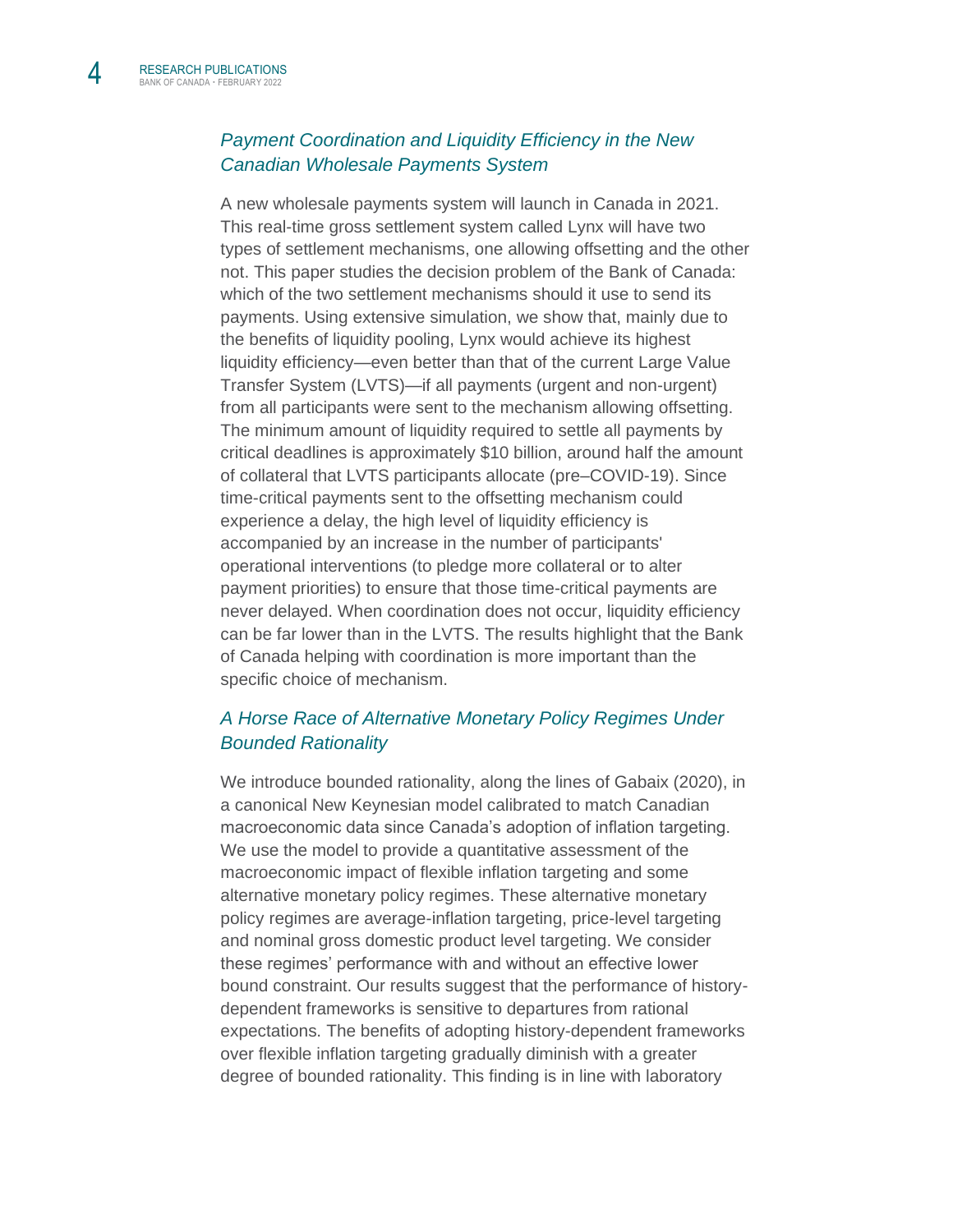experiments that show flexible inflation targeting remains a robust framework to stabilize macroeconomic fluctuations.